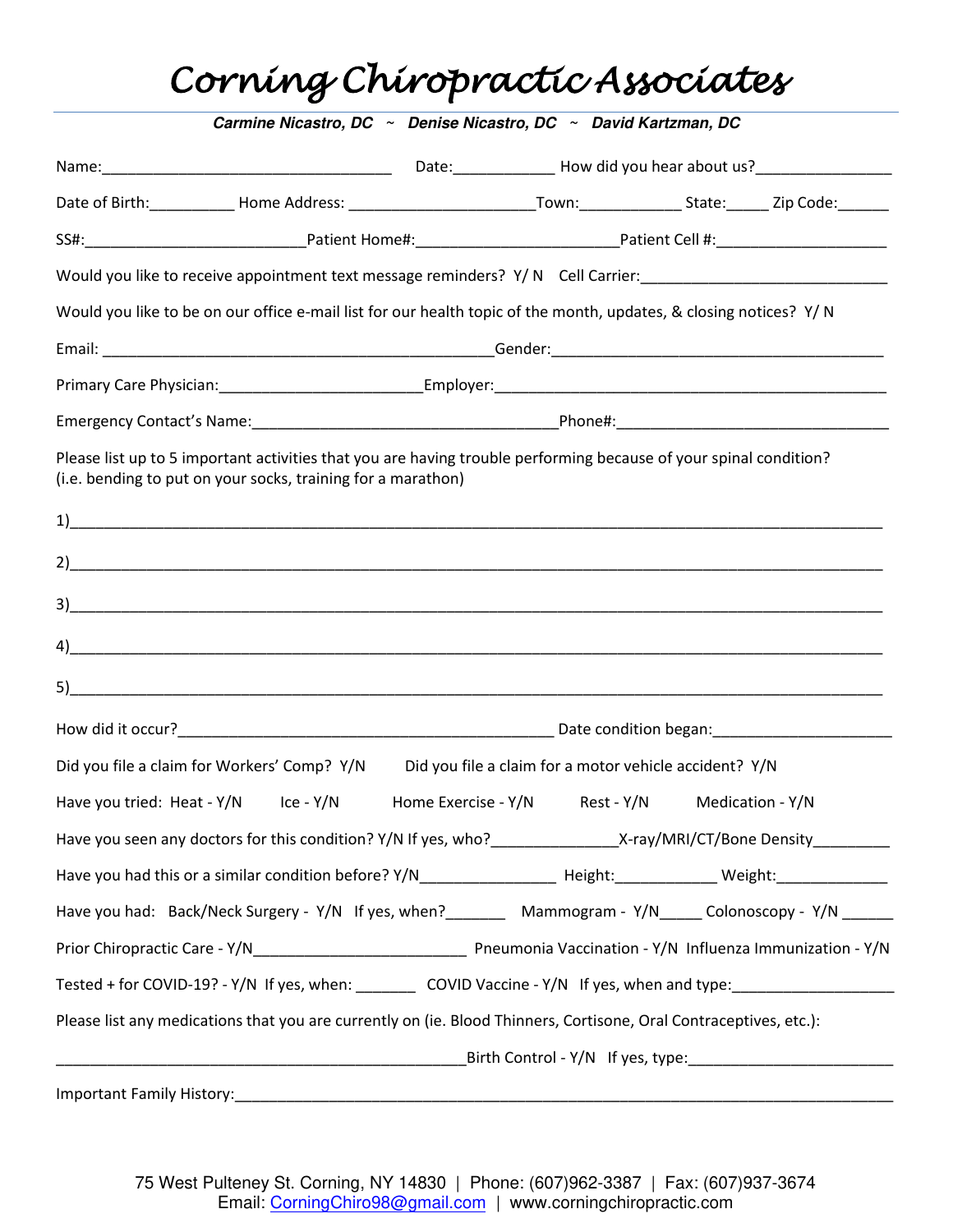## Corning Chiropractic Associates

*Carmine Nicastro, DC ~ Denise Nicastro, DC ~ David Kartzman, DC* 

Name:\_\_\_\_\_\_\_\_\_\_\_\_\_\_\_\_\_\_\_\_\_\_\_\_\_\_\_\_\_\_\_\_\_\_\_\_\_\_\_\_\_\_ Date:\_\_\_\_\_\_\_\_\_\_\_\_\_

#### Please fill out this Health History to the best of your knowledge! **Do you have or have a history of having:**

- o New Loss of Taste or Smell
- o Anemia/Bruise Easily
- o Anxiety/ Depression
- o Appendix or Gallbladder Removal
- $\circ$  Arthritis
- o Asthma/Pneumonia/COPD
- o Autoimmune Disorders/Rheumatoid Arthritis
- o Bleeding Disorders/Blood Clots
- $\circ$  Cancer
- o Carpal Tunnel Syndrome/Surgery
- o Chest Pain with Exertion/Angina
- o Diabetes/Pump/Neuropathy
- o Difficulty Swallowing
- o Dizziness/Vertigo/Loss of Balance/Gait Changes
- o Eating Disorder/Change in Appetite
- o Fibromyalgia/Chronic Fatique Syndrome
- o Fracture\_\_\_\_\_\_\_\_\_\_\_\_\_\_\_\_\_\_\_\_\_\_\_\_\_\_\_\_
- $\circ$  Headaches
- o Heart Attack/Heart Surgeries
- o High Blood Pressure/Cholesterol
- o Hysterectomy\_\_\_\_\_\_\_\_\_\_\_\_\_\_\_\_\_\_\_\_\_
- o Joint Replacement/Orthopedic Surgery
- $\circ$  Kidney/Liver Disease
- $\circ$  Lyme Disease/Tick Exposure
- o Mononucleosis

#### **Smoke**: Y/N **Alcoho**l: Y/N **Females**-Pregnant: Y/N

- o Multiple Sclerosis/Parkinson's Disease
- $\circ$  Osteoporosis/Bone Density
- o Pacemaker/Irregular Heart Beat
- o Plantar Fascitis/Orthotics
- o Reflux/GERD
- o Scoliosis
- o Seizure/Epilepsy
- o Shingles/Mole Changes
- o Slurred Speech/Facial Numbness/TMJ
- o Sleep Apnea/CPAP Machine
- o Stroke/TIA
- o Thyroid Disease
- o Vitamin Deficiency: D/B12

#### **Within the past month until now:**

- o Unexplained Weight Loss
- o Night Sweats
- o Bowel Change/Blood/Dark Stools
- o Change in Headache
- o Chest Pain/Short of Breath
- o Fever or Infection
- o Nausea /Vomiting/Abdominal Pain
- o Unable to Urinate/UTI/Blood/Burning/ Odor

#### **Outdoor Activities:** Y/N Type

It is our goal that you receive care from our office which will meet your expectations. Our doctors will take a history and perform an examination relevant to your condition. In some cases we will recommend imaging such as x-rays or MRIs. We also may need to refer you to a medical physician or another form of care. We will attempt to offer you an explanation of your condition. We encourage you to ask questions during your visit or to call our office. While chiropractic care is generally accepted to be safe and effective, certain questions regarding risks have been raised. It is our intent to be able to provide information and answers to any questions you may have. By signing below you agree to the Informed consent and the Notice of Privacy Practices.

**Informed Consent:** I understand and am informed that, as in all healthcare, in the practice of chiropractic there are some rare risks to treatment, including but not limited to muscle strains and sprains, fractures, dislocations, disc injuries and stroke.

**HIPAA:** I acknowledge that I was provided a copy of the Notice of Privacy Practices and that I have read them or declined the opportunity to read them and understand the Notice of Privacy Practices. I understand that these privacy practices will be followed by Corning Chiropractic Associates to ensure the privacy of my personal health information. I understand that this form will be placed in my patient chart and maintained for six years.

| Patient Signature: | Date: |
|--------------------|-------|
| Office Signature:  | Date: |
| Dr. Signature:     | Date: |

75 West Pulteney St. Corning, NY 14830 | Phone: (607)962-3387 | Fax: (607)937-3674 Email: [CorningChiro98@gmail.com](mailto:CorningChiro98@gmail.com) | www.corningchiropractic.com